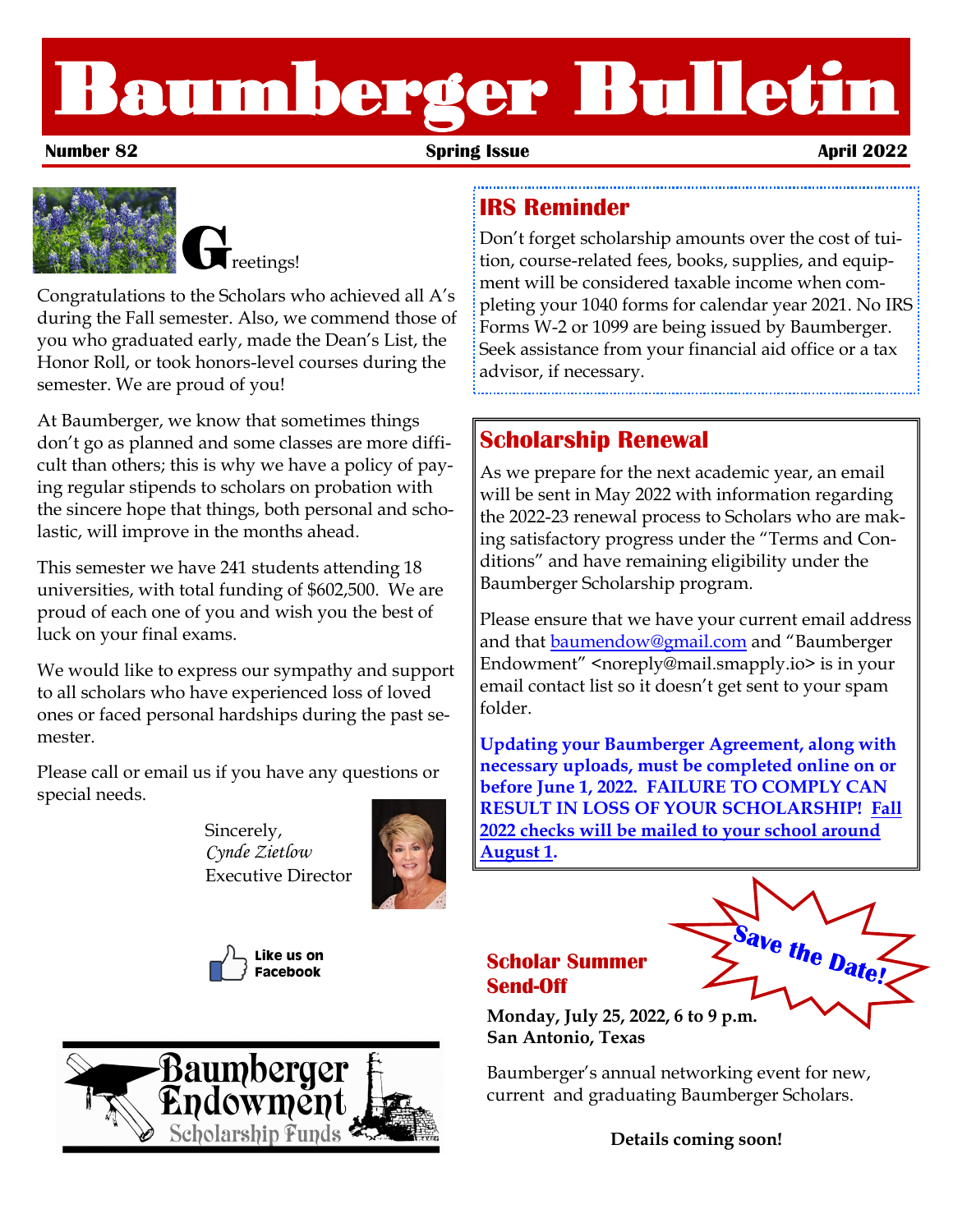# **Study Abroad**

Several students have inquired about **study abroad**  programs. If you are contemplating studying abroad during a traditional fall or spring semester, you **MUST** discuss this with the Executive Director before participating or risk losing your scholarship.

# **Keeping in Touch With Our Scholars**

In order to communicate with our scholars, it is extremely important that we have your most current email address. Please keep your portal account updated or notify us at **[baumendow@gmail.com](mailto:baumendow@gmail.com)** if any of your information changes.



# **Graduates/Alumni**

The Baumberger Endowment is interested in keeping in touch with previous Baumberger Scholars so, as you complete your time with Baumberger, please inform us of your email address so we can communicate with you in the future. Scholars who have an account through our online portal will always be able to update their contact details using their current log-in information.

If you know any Baumberger Alumni, please ask them to send us an email at [baumendow@gmail.com](mailto:baumendow@sbcglobal.net) to let us know how they are doing and to update us on their accomplishments.

# **It's OK not to be OK!**

Take care of your brain's health. If you feel overwhelmed at any point in life, please seek professional help. All campuses have professional staff to turn to and some additional resources are:

Crisis Text Line (741741) National Suicide Prevention Lifeline (1-800-273-TALK)

Visit our website at www.baumbergerendowment.com You can also find us on Facebook

# **Meet the Baumberger Trustees**

*The Baumberger Endowment has a governing board made up of five trustees. We'd like you to get to know them!* 



# **Ron Schmidt, Chairman**

*Years Affiliated with Baumberger/Served on Board of Trustees:* 43/41 years

*Industries:* Law; Non-Profit

*Company Experience:*

- Moursund Ball & Young PC Associate Attorney
- Schmidt & Wenzel PC Owner/President

*Volunteer Experience:* 

 Baumberger Endowment – Served as Lawyer, Trustee, Secretary-Treasurer, Chairman; Lutheran General Hospital – Chairman of the Board; Lutheran Foundation of the Southwest – Board Member

*My Words of Advice for Baumberger Scholars:* Strive and struggle as a young man or woman to make good use of your scholarship, so that you realize your dreams and aspirations, and become all that your good effort and God's gift of life can bestow on you!



### **Frank Burk, Secretary**

*Years Affiliated with Baumberger/Served on Board of Trustees:* 34/25 years

*Industries:* Public Accounting – Audit, Tax & Consulting

#### *Company Experience:* Carneiro, Chumney & Co., L.C.

*Volunteer Experience:* Credit Human Federal Credit Union; Lutheran Foundation of the Southwest; Lutheran General Hospital, Rotary Club of San Antonio; St. John's Lutheran Church; Texas Lutheran University; United Way; University of Texas at San Antonio

#### *My Words of Advice for Baumberger Scholars:*

 The adventure begins! Create the memories that will make you smile for many years to come. Don't forget, hard work and fun should both be experienced in your journey.